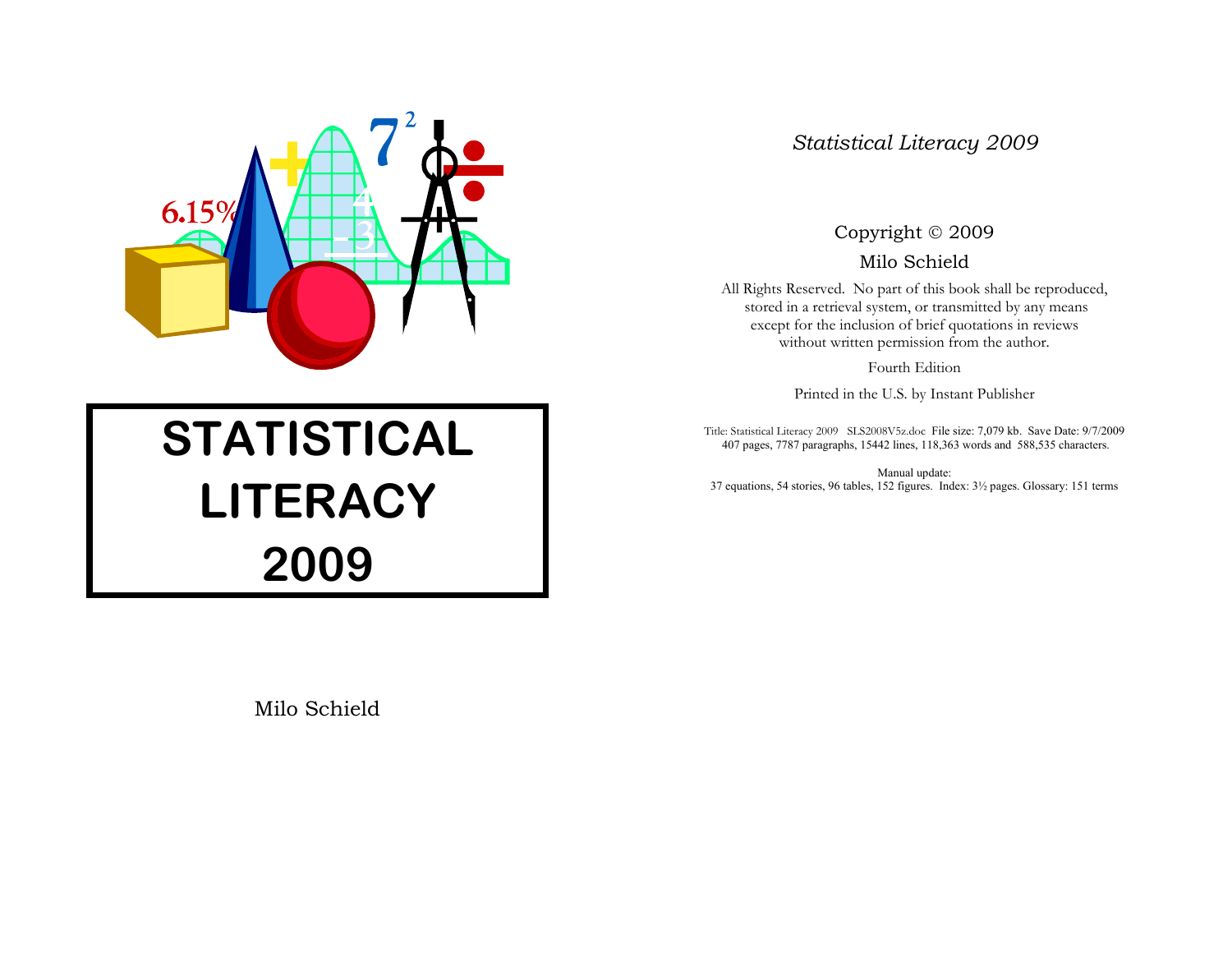# **DEDICATION**

 $To<sup>1</sup>$ 

Florence Nightingale, Jerome Cornfield,

Dennis Haack, Victor Cohn

and Joel Best

# **GOAL**

To help students see

the story behind the statistics

# **TABLE OF CONTENTS**

Typography: **Bold** indicates a term that is being defined. Any term in bold should be found in the Glossary. *Italics* indicate an important concept, point or claim. In part-whole ratios, underscoring indicates a part while SMALL CAPS indicates a whole.

<sup>1</sup> Florence Nightingale (1820-1910)—the "Lady with the Lamp", the founder of modern nursing and the first female member of the Royal Statistical Society—used observational statistics to argue the need for nurses in the military. Dr. Jerome Cornfield, (1912-1979)—the creator of the Odds Ratio and Relative Risk, and a fellow of the American Statistical Society—used observational statistics to argue that the association between smoking and cancer was adequate to claim that "smoking causes cancer." Dr. Dennis Haack's 1979 textbook, "*Statistical Literacy"* is the first book to use of that phrase. He argued that statistical literacy is more about words (doublespeak) than about mathematics. Victor Cohn (1920- 2000)—a former Science editor for the Washington Post, a fellow of the American Statistical Society, and author of *News and Numbers—*argued that students need to read the story behind the story when statistics are involved as evidence. Dr. Joel Best—Professor of Sociology and author of *Damned Lies and Statistics* and of *More Damned Lies and Statistics*—noted that all statistics are socially constructed by people with choices and motives. He argued that understanding this fact is most essential in evaluating statistics as evidence in arguments.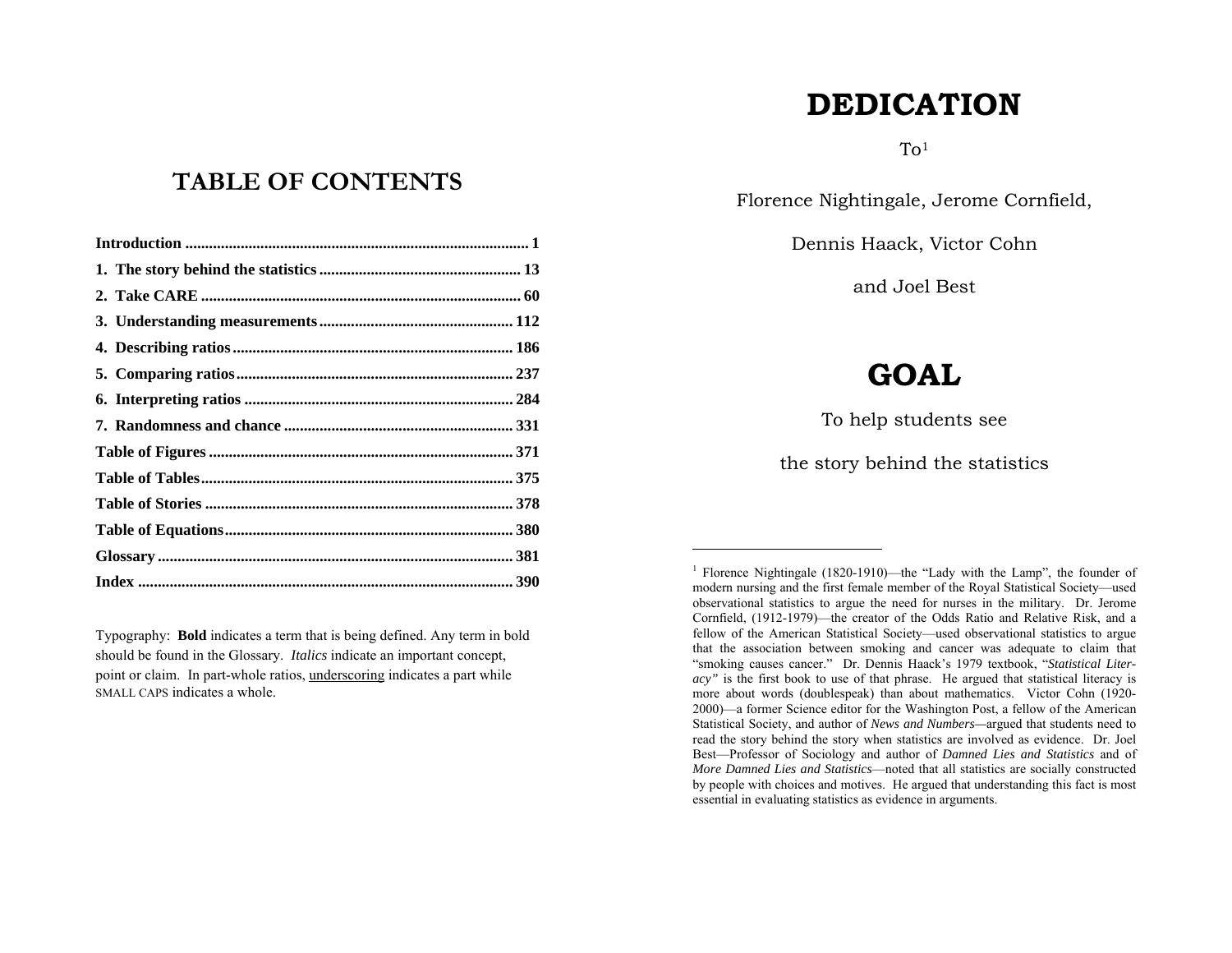#### 2 : Introduction

# **Introduction**

STATISTICS are words with precision. Saying "Up to 60% of a village died during the plague" is much more precise than saying "Many people died in the plague." Saying, "Before 1930, 20% of infants died," is much more precise than saying, "Before 1930, many infants died."

Statistics can help you become aware of things you might not see. You could observe the birth of boys and girls but with statistics you could become aware that a baby is more likely to be a boy than a girl. You could visit the Central American civilizations at the time the Spanish attacked and see many natives dying, but with statistics you could become aware that up to 90% of the natives died—not from battle, but from disease. In a modern society you could attend many funerals but with statistics you could become aware that women tend to live longer than men. You could visit South Africa or Swaziland today and meet people with AIDS but with statistics you could become aware that 10% to 30% of the population has AIDS. You could visit families and notice that tall parents tend to have tall children (short parents tend to have short children), but with statistics you could become aware that tall parents are more likely to have children shorter than themselves while short parents are more likely to have children taller than themselves.

Statistics raise interesting questions. Why are babies more likely to be boys than girls? In the 1500s, why were the Central American natives more likely to die of disease than were the Spanish invaders? In modern society, why do women live longer than men? Why do sub-Saharan Africans have the highest rate of AIDS in the world? Why do children of tall parents tend to be shorter than their parents?

A primary goal of this book is to help you make better decisions when using numbers as evidence. A secondary goal is to help you improve your critical thinking—your ability to reason about argument—to help you in making sense out of your world. But to achieve either goal, you must learn to view statistics as your friends: friends that can give you advice and counsel, but friends that must always be monitored and evaluated since they have their own strengths and weaknesses.

### **Statistical Literacy: Seeing the Story behind the Statistics**

Not all statistics are your friends. Some statistics are false, while others are ambiguous, ill-defined, misrepresented or spurious. As a reader you have three choices: (1) treat every statistic as a fact, (2) ignore every statistic since it might be an error or an opportunistic misrepresentation, or (3) learn how to distinguish good and bad statistics. Some people get overwhelmed or feel trapped when they see a statistic. If they accept the statistic as strong evidence, they may be hoodwinked. If they reject the statistics as evidence, they may make a bad choice.

The primary goal of statistical literacy is to help you evaluate the credibility of a statistic—to be able to read everyday news stories that contain statistics: to go beyond simply reading the statistics to reading 'between the lines'—to see the story behind the statistics.

It takes training and practice to read people or to see the theme of a movie or the direction of play in a sport. It takes training and practice to read an article or untangle an argument. And it takes training and practice to read a news story that uses statistics as evidence. The goal of this book is to give you that training and practice.

**Statistical literacy** is critical thinking about everyday arguments that use statistics as evidence. The math—mainly arithmetic—is not as central as the words. Words carry more of the action than the numbers. If a company has a 60% market share in the Eastern U.S. and a 70% market share in the Western U.S., do they have a 130% market share in the entire U.S.? No! The phrase, "market share," is the key. Or if 40% of Republicans always vote Republican and if 40% of Democrats always vote Democratic, then does that leave 20% of all voters to determine an election? No! The phrase, "of all voters," is the key.

Statistical literacy is closer to critical thinking than to mathematics. Math is deduction: black-white, right wrong. Critical thinking involves induction: shades of grey, strength of evidence supporting a conclusion.

As human beings, our primary method of thought involves generalizing from some to all, from observed to unobserved. Since we are not omniscient; we need to evaluate the strength of our reasons. Thus, our method of thinking (generalizing under uncertainty) is more fundamental than the content of our thinking (words vs. numbers). That is why this book maintains a strong focus on critical thinking. This is why statistical literacy is a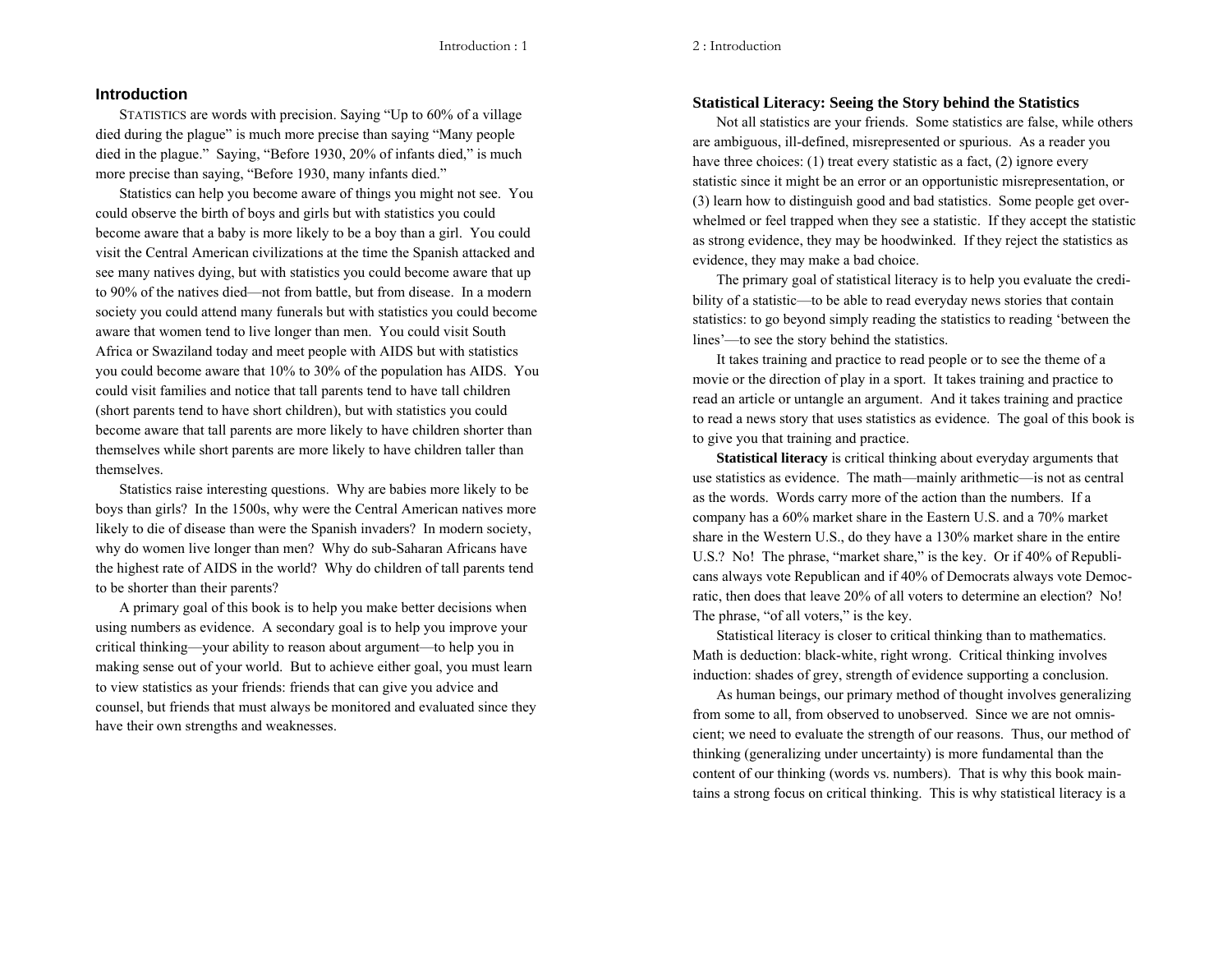4 : Introduction

bit different from quantitative literacy. They both focus on similar topics, but statistical literacy typically focuses on arguments in which the conclusion is not a number: arguments where the conclusion is disputable, where there is no answer at the back of the book.

Statistical literacy is fast becoming a functional requirement for survival in our computer-based society. The invention of the printing press  $(\sim 1450)$ made the reading of text a functional requirement by producing books and newspapers. The invention of the modern computer is making statistical literacy a functional requirement by generating data at an increasing rate. Journalists are also helping to make statistical literacy a necessity for citizens in a democracy. While statisticians thrive on numbers; journalists thrive on words. While statisticians try to avoid controversy and ambiguity; journalists live on controversy and ambiguity.

Statistical literacy—the ability to read and interpret data—is a requirement to understanding issues and making intelligent decisions in modern society where anyone can find a statistic to support their view.

Statistical Literacy is an emerging discipline. Welcome aboard.

# **Secondary Goal**

Communicating is the secondary goal of this book. This involves two activities. First to help people communicate their evaluation of statistical claims as presented in graphs, tables and statements. Second, to help people use present statistical claims in their papers at school and at work, and in their presentations. Communicating involves writing and speaking, both of which are more demanding than reading – especially for those with weak English skills. This text has a strong focus on the English grammar required to communication arithmetic comparisons, ratios (using percentage, rate and change grammar) and comparisons of ratios (using likely grammar).

# **References:**

Popular books that illustrate statistical or quantitative literacy include:

- *Mathematics and Democracy: Quantitative Literacy* by Steen (2001)
- *Damned Lies and Statistics* by Joel Best (2002), and
- *More Damned Lies and Statistics* by Joel Best (2004).

For more information on statistical literacy, visit www.StatLit.org.

# **Audience for this book**

This book is designed primarily for college students in majors that do not require a math course but who need a quantitative reasoning course for graduation. Majors in political science, journalism and the liberal arts are prime candidates. A secondary audience involves college students in majors that require a statistical-inference course (e.g., sociology, psychology or business) but who need a bridging course to prepare them for that course.

This text is not a substitute for a traditional statistical inference course. It is not sufficient for students in majors that require statistics as a prerequisite for another course (e.g., majors such as in Sociology, Psychology, Economics, Finance or Marketing) or for students taking an MBA. It may be a helpful reference for students in majors that require statistics but do not require it as a prerequisite for other courses in their major (e.g., Management, Accounting or MIS).

This book is suitable for both two-year and four-year colleges. It is being used in a traditional teaching format and in an on-line course. This book can serve as a textbook for a half-semester, quarter or full-semester course. It can serve as a supplement or reference book for students in other courses that satisfy a quantitative reasoning requirement.

# **Design and Use of this book**

This book gives all the important topics in the first two chapters and then gives supporting detail in the subsequent chapters whereas most statistics textbooks leave the difficult topics toward the end. While students may overload initially, they have an entire course to learn that material.

In teaching a half-semester course, one option is to cover all of chapters 1 and 2, stop at Spread in chapter 3, stop at Missing Margins in chapter 4, omit chapters 5 and 7 entirely, and stop at Predicting Influence in Chapter 6.

# **Level of this book**

This book is at the basic principles level. An intermediate text would focus much more directly on how different disciplines use statistical association as evidence of causal connections and treat this material as a prerequisite. An intermediate text would focus more on the choice of an association (relative risk, attributable fraction, odds ratio, Phi, etc.), on the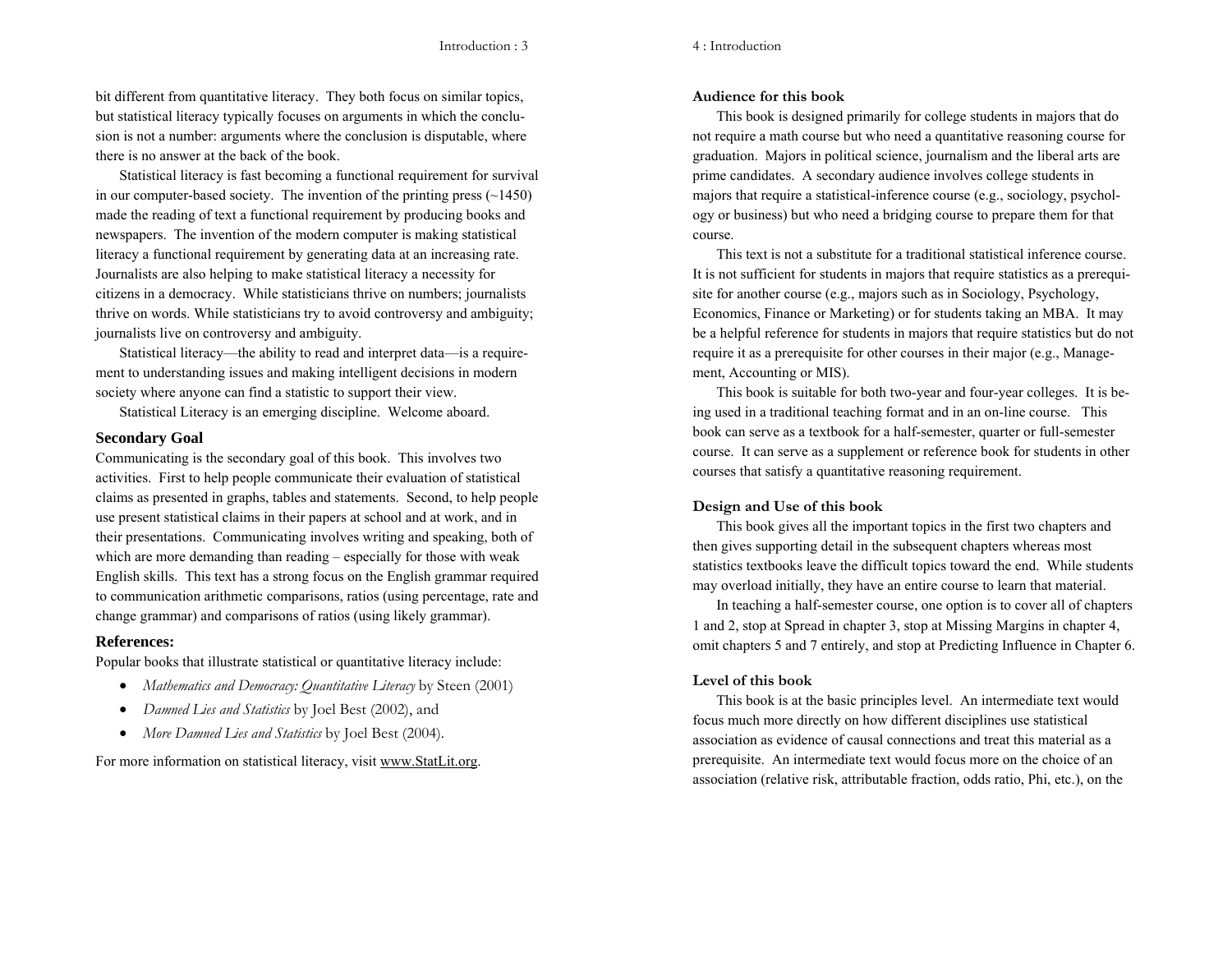size of the association and on its sensitivity to confounder influence (e.g., the size confounder needed to nullify or reverse an observed association).

# **Web-based Support for this textbook**

There are over 100 different kinds of Moodle exercises with immediate feedback. For an overview, see www.StatLit.org/pdf/2006SchieldIASE.pdf. For a list, see www.StatLit.org/pdf/2009SchieldMoodle.pdf.

There is an interactive *reading program* that presents percentages and rates in statements, pie charts and tables. Each element of the description is listed. For each element, users are asked to identify whether it is part or whole. Users receive immediate feedback. This helps develop their sensitivity in reading and decoding various presentations of part-whole relationships. This program is at www.StatLit.org/GC.

There is an interactive *writing program* that presents percentages and rates in tables, graphs and statements. The goal is to help users develop their skills in using ordinary English to describe and compare rates and percentages as presented in pie charts, statements, tables and graphs. The program decodes the user's response and gives immediate feedback. This program and documentation are available at www.StatLit.org/GC

The www.StatLit.org web site contains an interactive program that helps users see how standardizing works. Standardizing is a new graphical technique for taking into account the influence of a related factor. This site contains several articles on confounding, standardization and Simpson's Paradox and contains two web-based interactive Excel programs that demonstrate this technique. Go to www.StatLit.org/Tools.htm.

# **Background on Statistical Literacy**

For more background on statistical literacy and the relation to quantitative reasoning, quantitative literacy, numeracy and statistical thinking, see the statistical literacy website: www.StatLit.org.

For an overview of statistical literacy, see Schield's article, "*Statistical Literacy and Liberal Education at Augsburg College*" in Peer Review, a publication of the AAC&U at www.StatLit.org/pdf/2004SchieldAACU.pdf.

See www.StatLit.org/StatLitHistory.htm for a history of the phrase, 'statistical literacy.' For articles directly related to this approach to statistical literacy, see www.StatLit.org/articles.htm.

# **OUTCOMES:**

Statistically literate adults should be able to: (1) read and interpret the use of statistics in everyday life; (2) communicate their analysis of news reports, press releases and magazine articles that use statistics as evidence; and, in their writing, (3) use statistics found in tables and graphs. This involves:

# **Critical thinking:**

- $\bullet$ Identify whether or not a story involves an argument
- $\bullet$ If a story does involve an argument, identify the point and the evidence
- $\bullet$ Identify whether claims assert association, causation, or in between

# **Statistical literacy:**

Understand and apply your knowledge of the four influences on a statistic and how it is perceived as represented in the "Take CARE" acronym explained below. These four influences are *Context, Assembly, Randomness* and *Error* (bias). Here are specific outcomes for each of these.

# **Context:** *Influence of factors that were or were not controlled for*

Chapter 1:

- Understand how an association can have alternate explanations
- $\blacksquare$ Distinguish a *confounder* from a common cause
- $\blacksquare$ Distinguish alternate explanations from mechanisms

#### Chapter 2:

- Distinguish study designs: experiment vs. observational study, longitudinal vs. cross-sectional, controlled and random assignment
- Read and communicate numeric comparisons: difference, ratio or relative difference; distinguish percent and percentage points
- Understand how different study designs and comparisons block or control for different kinds of related factors
- Identify plausible confounders that could affect an association

#### Chapter 3:

- Understand distributions, frequency, ranks and percentiles.
- Understand means, medians and modes and their relationships
- Calculate influence of a *confounder* on an average
- $\blacksquare$  Understand best-fit model, range, interquartile range, standard deviation, Z-scores, coefficient of variation and effect size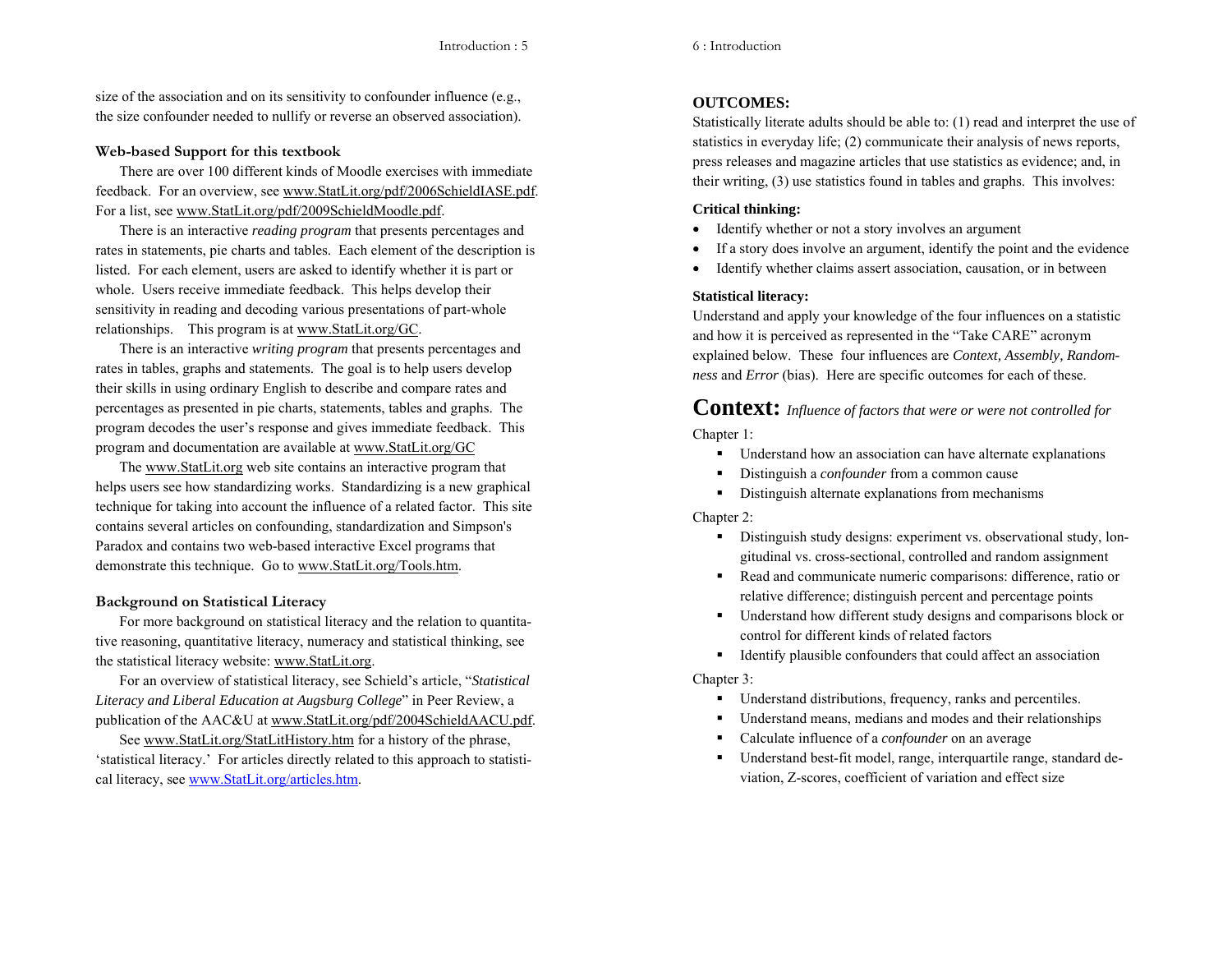# Chapter 4:

- Understand how ratios control for factors such as size of group
- Identify part and whole for ratios in tables and graphs.
- Read and write descriptions of ratios using percent, percentage, rate and chance grammars, and convert among different grammars

# Chapter 5:

- Calculate percentage attributed and cases attributed
- Read and write comparisons of ratios using percentage, rate, chance and likely/prevalent grammar

# Chapter 6:

- Understand the confusion of the inverse, the base-rate fallacy (prosecutor's fallacy) and accuracy and error in medical tests
- Calculate the influence of a *confounder* on a ratio.

**Assembly:***Influence of choices in defining, measuring or presenting*

 All chapters: Understand how the size of a statistic and a comparison of two statistics can be influenced by choices in definition, grouping, measurement and presentation

# **Randomness:***Influence of chance*

- Ch 1: Understand Law of Very Large Numbers and Margin of Error
- Ch 7: Distinguish empirical, analytical and subjective measures of probability; understand importance of independence
- Ch 7: Understand practical applications of chance in sensitive surveys, in adjusting for guessing and in estimating population sizes
- Ch 7: Understand confidence levels, margin of error, confidence intervals, statistical significance and the impact of sample size
- Ch 7: Distinguish statistical significance and practical importance
- Ch 7: Understand how statistical significance can be changed by taking into account the influence of a confounder

# **Error:** *Influence of bias*

- Ch 1: Distinguish respondent, measurement and sampling bias
- Ch 2: Understand Hawthorne, halo, pessimism and safety effect
- Ch 2: Understand benefits of single blind and double blind studies

# **The Author**

Milo Schield is a Professor of Business Administration at Augsburg College in Minneapolis and has a Ph.D. in space physics from Rice University and a CMA Certificate in Management Accounting. He has been a Senior Consultant with a national CPA firm, a Senior Operations Research Analyst in the Actuarial department for a large property-casualty insurance company, and the President of a small computer business. During his last 25 years as a college teacher he has taught a variety of subjects including operations research, accounting, finance, management, marketing and micro-economics. His primary focus was traditional statistics and critical thinking. He has taught statistical literacy (GST 200) at Augsburg College since 1998.

Dr. Schield is the director of the W. M. Keck Statistical Literacy project at Augsburg College. The aim of this project is "*to support the development of statistical literacy as an interdisciplinary curriculum in the liberal arts*." This book is a result of that grant.

In 1995 he was a visiting scholar at the Royal Statistical Societies' Centre for Statistical Education at the University of Nottingham where he studied with Peter Holmes. Since then he has given papers on statistical literacy in England, Australia, China, Japan, Singapore, South Africa, Brazil, Sweden, Scotland, Wales, Canada and the U.S.. He has organized sessions on statistical literacy at every annual meeting of the American Statistical Association since 1998. He has given talks at the U.S. Bureau of the Census, the U.S. Bureau of Labor Statistics, and the South African Statistical Organization. He has presented papers at conferences sponsored by Mathematics Association of America (MAA) the International Statistical Institute (ISI: 2005 and 2008) and the International Association of Statistical Educators (IASE): ICOTS 1998, 2002 and 2006. Milo is the vice president of the National Numeracy Network (NNN) and web master of www.StatLit.org.

For copies of his other publications, see www.StatLit.org, www.augsburg.edu/statlit or www.augnet.augsburg.edu/~schield.

E-mail questions, suggestions or comments to schield@augsburg.edu.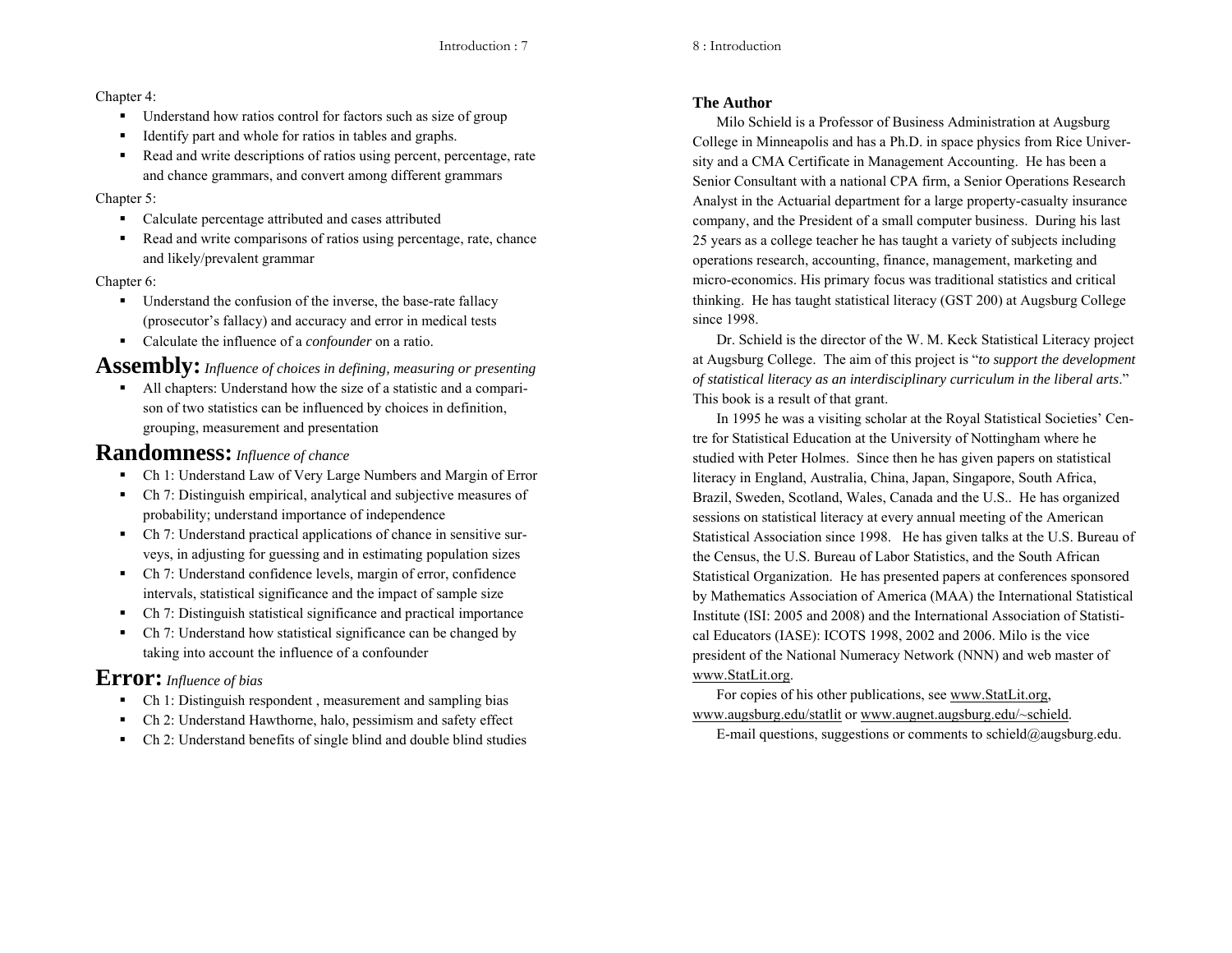### **Statistical Literacy and Quantitative Literacy**

In Current Practices in Quantitative Literacy, editor Gillman noted, "There is consensus that the mathematical skills necessary to be quantitatively literate include elementary logic, the basic mathematics of financial interest, descriptive statistics, finite probability, an elementary understanding of chance, the ability to model problems with linear and exponential models, estimations and approximation, and general problem solving."

A goal of this textbook is to introduce some of these mathematical skills. Of these skills, this text is stronger on descriptive statistics, finite probability and chance. This text includes some mathematical skills not included in Gillman's list such as weighted averages, standardizing, reading tables and graphs and communicating ratios and comparisons in English.

#### **Statistical Literacy and GAISE**

In 2005 the American Statistical Association approved Guidelines for Assessment and Instruction in Statistics Education (GAISE). The GAISE College report recommended that *"introductory courses in statistics should, as much as possible, strive to (1) emphasize statistical literacy and develop statistical thinking, (2) use real data, (3) stress conceptual understanding rather than mere knowledge of procedures, (4) foster active learning in the classroom, (5) use technology for developing conceptual understanding and analyzing data and (6) integrate assessments that are aligned with course goals to improve as well as evaluate student learning."*

The GAISE College report stated, "*We define statistical literacy as understanding the basic language of statistics (e.g., knowing what statistical terms and symbols mean and being able to read statistical graphs), and understanding some fundamental ideas of statistics*." The college report suggested that teachers assess statistical literacy by students *"interpreting or critiquing articles in the news and graphs in media*."

This textbook is arguably GAISE compliant on those concepts needed to read and interpret statistics in the everyday media. It emphasizes statistical literacy and encourages hypothetical thinking. It uses data that is both real and relevant. By avoiding formulas and related computational problems, it stresses conceptual understanding. It uses innovative web-based technology to teach the grammar of conditional probability. It supports an essay evaluation form that helps students "critique articles in the news."

# **To Teachers of Statistics**

This book is different—very different! But that is because statistical literacy is very different from traditional inferential statistics. Statistical literacy is more about literacy than about the statistical tests, more about regression and confounding than about chance. Statistical literacy:

- ofocuses more on how groups are defined and statistics are measured. .
- ofocuses more on the type of study than on the details of the data.
- ofocuses more on what is not in the data than what is in the data.
- o focuses more on alternate explanations (hypothetical thinking) than on deductive thinking.
- o focuses more on large observational studies and confounding (e.g., Simpson's Paradox) than on small randomized experiments and chance.
- o focuses more on systematic sources of variation than on randomness.

This book classifies the influences on a statistical association into four categories using the admonition: Take C.A.R.E. The "C" indicates *Context*  or *Confounding*: an omnipresent source of systematic variation. The "A" indicates *Assembly*: the choice of what to measure, how to measure it, and how to present it. The "R" indicates *Randomness.* The "E" indicates *Error*.

Statistical literacy is very different! To prepare yourself, read Schield's 2004 AACU paper, *Statistical Literacy and Liberal Education at Augsburg College* and Isaacson's 2005 ASA paper: *Statistical Literacy—An Online Course at Capella University*. Study the first two chapters of this book before deciding to use it. Use the essay evaluation template to evaluate some arguments in the everyday news. Since describing and comparing percentages and rates is central to this text, read Burnham and Schield's 2006 IASSIST paper *Introduction to an Online Ratio Statement Validator*  and then go on-line<sup>2</sup> to take the survey and use the grammar checker to test your skills. Investigate the availability of on-line training.

Finally, focus relentlessly on helping students read and interpret the statistics found in the everyday media, in press releases or in studies, surveys and journal articles.

<sup>&</sup>lt;sup>2</sup> Survey: www.StatLit.org/Survey Grammar checker: www.StatLit.org/RSVP